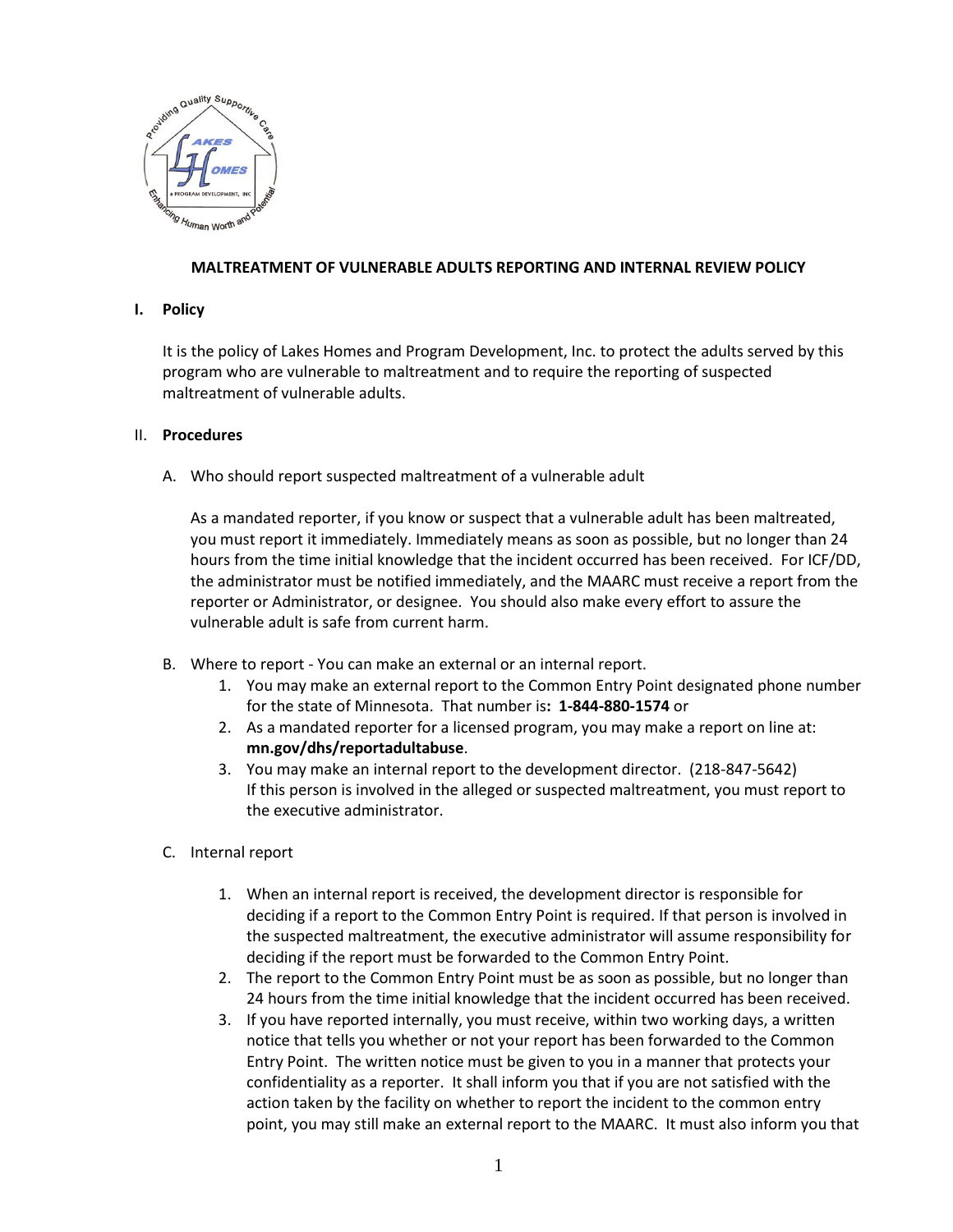you are protected against retaliation by the program if you make a good faith report to the Common Entry Point.

- D. What to report
	- 1. Definitions of maltreatment of vulnerable adults are contained in Minnesota Statutes, section [626.5572.](https://www.revisor.mn.gov/statutes/?id=626.5572) Current definitions are attached to this policy. An external or internal report should contain enough information to identify the vulnerable adult, the caregiver, the nature and extent of the suspected maltreatment, any evidence of previous maltreatment, the name and address of the reporter, the time, date, and location of the incident, and any other information that the reporter believes might be helpful in investigating the suspected maltreatment.
- E. Failure to Report

A mandated reporter who negligently or intentionally fails to report suspected maltreatment of a vulnerable adult is liable for damages caused by the failure to report.

- F. Internal Review
	- 1. When the program has reason to know that an internal or external report of alleged or suspected maltreatment has been made, the program must assure that the vulnerable adult is actively protected from harm, as related to the reported incident and complete an internal review, within 30 days of learning of the internal or external report, and take corrective action, if necessary, to protect the health and safety of vulnerable adults.
	- 2. The internal review must include an evaluation of whether:
		- a. related policies and procedures were followed;
		- b. the policies and procedures were adequate;
		- c. there is a need for additional staff training;
		- d. the reported event is similar to past events with the vulnerable adults or the services involved; and
		- e. there is a need for corrective action by the program to protect the health and safety of vulnerable adults.
- G. Primary and secondary person or position to ensure internal reviews are completed

The internal review will be completed by the development director or designee within 30 days.

If this individual is involved in the alleged or suspected maltreatment, the internal review will be completed by the executive administrator or his/her designee.

H. Documentation of the internal review

The program must document completion of the internal review and provide documentation of the review to the DHS upon the commissioner's request.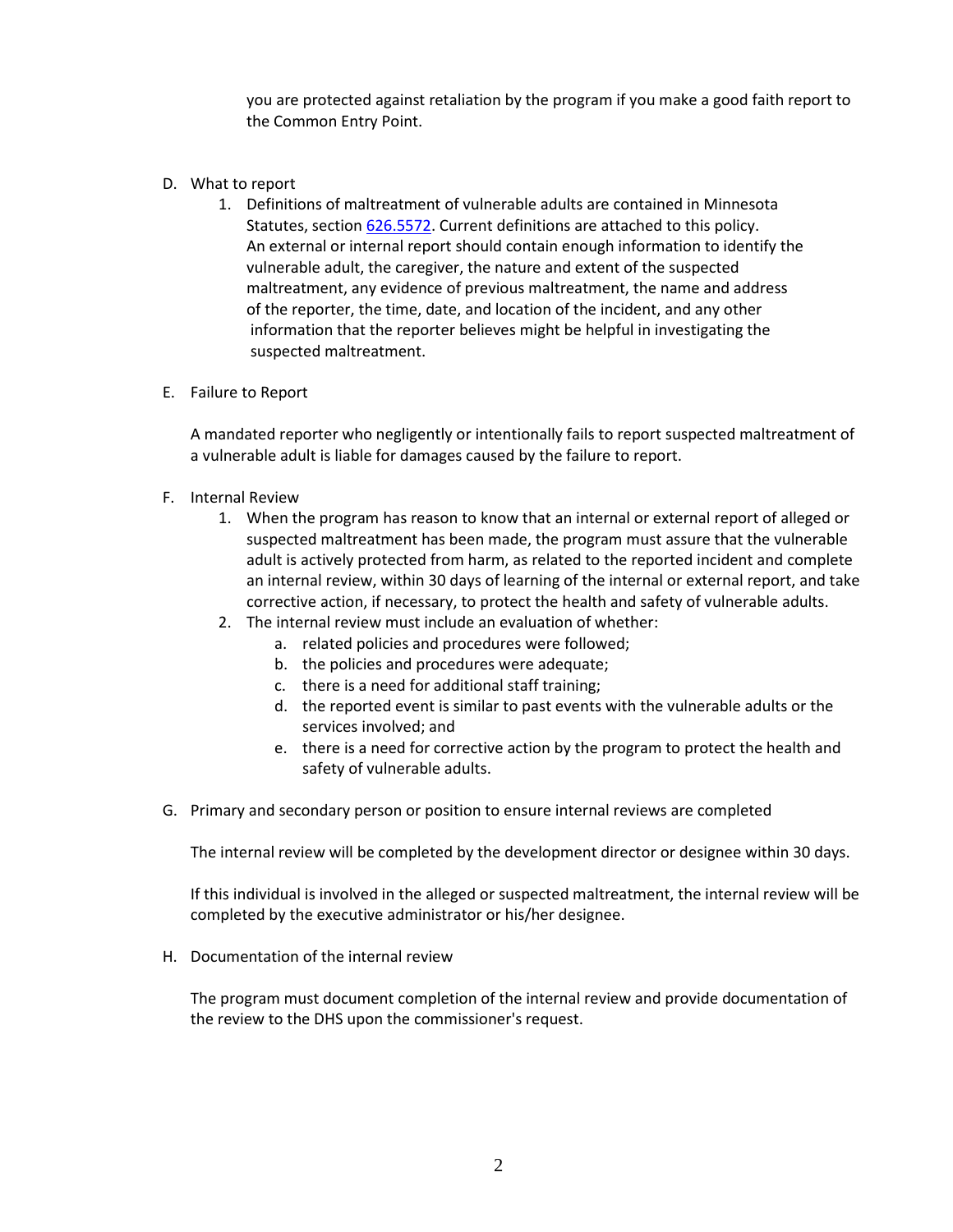## I. Corrective action plan

Based on the results of the internal review, the program must develop, document, and implement a corrective action plan designed to correct current lapses and prevent future lapses in performance by individuals or the program, if any.

- J. Orientation for persons receiving services
	- 1. The program shall provide an orientation to the internal and external reporting procedures to all persons receiving services. The orientation shall include the telephone number for the Common Entry Point. A person's legal representative must be notified of the orientation.
	- 2. The program shall provide this orientation for each new person within 24 hours of admission, or for persons who would benefit more from a later orientation, the orientation may take place within 72 hours.
- K. Staff training

The program shall ensure that each new mandated reporter receives an orientation within 72 hours of first providing direct contact services to a vulnerable adult and annually thereafter. The orientation and annual review shall inform the mandated reporter of the reporting requirements and definitions under Minnesota Statutes, sections [626.557](https://www.revisor.mn.gov/statutes/?id=626.557) and [626.5572,](https://www.revisor.mn.gov/statutes/?id=626.5572) the requirements of Minnesota Statutes, section 245A.65, the program's program abuse prevention plan, and all internal policies and procedures related to the prevention and reporting of maltreatment of individuals receiving services.

The program must document the provision of this training, monitor implementation by staff, and ensure that the policy is readily accessible to staff, as specified under Minnesota Statutes, section [245A.04,](https://www.revisor.mn.gov/statutes/?id=245A.04) subdivision 14.

# **THIS REPORTING POLICY SHALL BE POSTED IN A PROMINENT LOCATION, AND BE MADE AVAILABLE UPON REQUEST.**

Date of last policy review: 5/26/2015; 7/1/2015; 10/30/15, 12/1/2016 Date of last policy revision: 10/30/2015, 12/1/2016, 8/1/17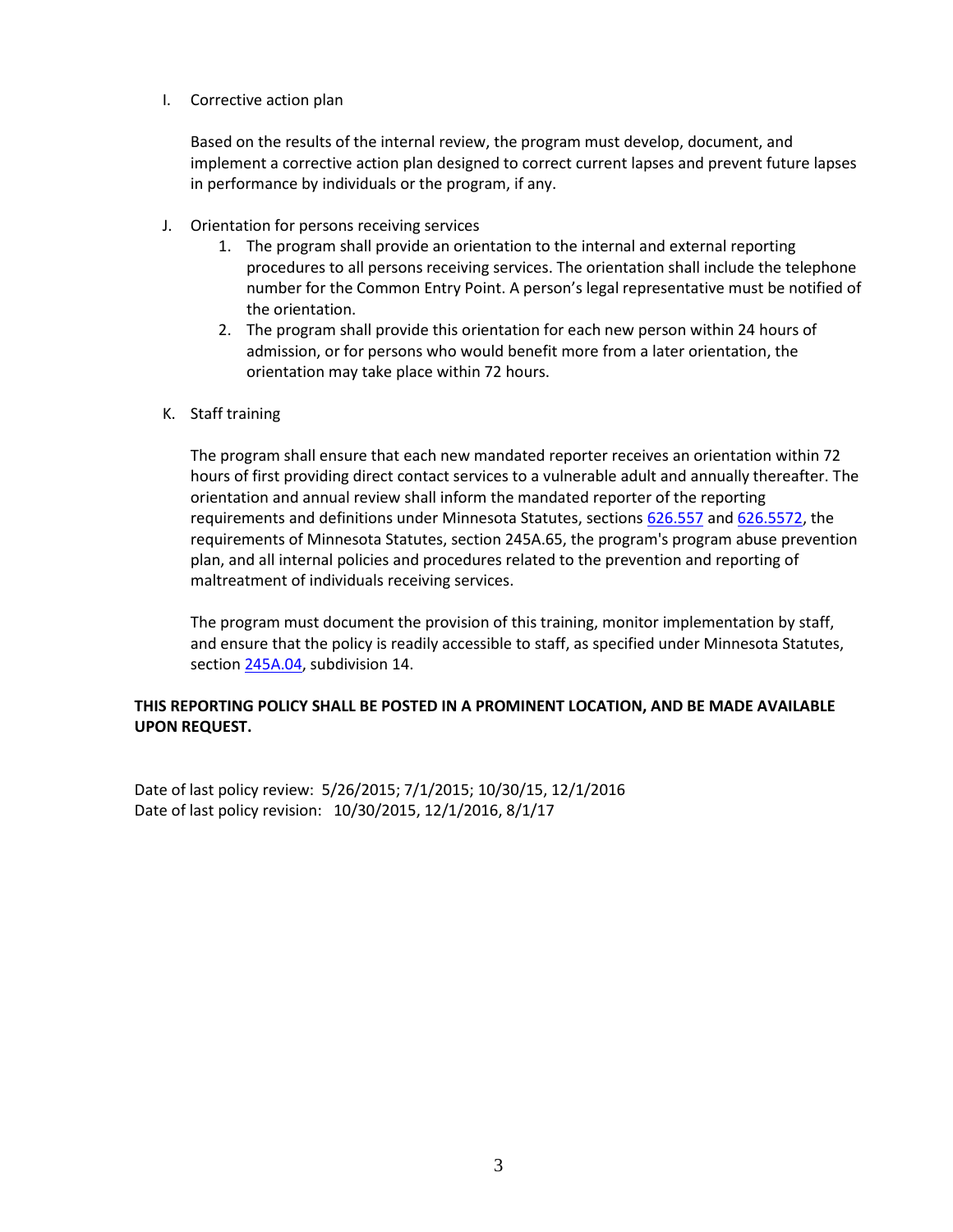## MINNESOTA STATUTES 2013 626.5572

#### **626.5572 DEFINITIONS.**

Subdivision 1. **Scope.** For the purpose of section 626.557, the following terms have the meanings given them, unless otherwise specified.

Subd. 2. **Abuse.** "Abuse" means:

(a) An act against a vulnerable adult that constitutes a violation of, an attempt to violate, or aiding and abetting a violation of:

(1) assault in the first through fifth degrees as defined in sections 609.221 to 609.224;

(2) the use of drugs to injure or facilitate crime as defined in section 609.235;

(3) the solicitation, inducement, and promotion of prostitution as defined in section 609.322; and

(4) criminal sexual conduct in the first through fifth degrees as defined in sections 609.342 to 609.3451.

A violation includes any action that meets the elements of the crime, regardless of whether there is a criminal proceeding or conviction.

(b) Conduct which is not an accident or therapeutic conduct as defined in this section, which produces or could reasonably be expected to produce physical pain or injury or emotional distress including, but not limited to, the following:

(1) hitting, slapping, kicking, pinching, biting, or corporal punishment of a vulnerable adult;

(2) use of repeated or malicious oral, written, or gestured language toward a vulnerable adult or the treatment of a vulnerable adult which would be considered by a reasonable person to be disparaging, derogatory, humiliating, harassing, or threatening;

(3) use of any aversive or deprivation procedure, unreasonable confinement, or involuntary seclusion, including the forced separation of the vulnerable adult from other persons against the will of the vulnerable adult or the legal representative of the vulnerable adult; and

(4) use of any aversive or deprivation procedures for persons with developmental disabilities or related conditions not authorized under section 245.825.

(c) Any sexual contact or penetration as defined in section 609.341, between a facility staff person or a person providing services in the facility and a resident, patient, or client of that facility.

(d) The act of forcing, compelling, coercing, or enticing a vulnerable adult against the

vulnerable adult's will to perform services for the advantage of another.

(e) For purposes of this section, a vulnerable adult is not abused for the sole reason that the vulnerable adult or a person with authority to make health care decisions for the vulnerable adult under sections 144.651, 144A.44, chapter 145B, 145C or 252A, or section 253B.03 or 524.5-313, refuses consent or withdraws consent, consistent with that authority and within the boundary of reasonable medical practice, to any therapeutic conduct, including any care, service, or procedure to diagnose, maintain, or treat the physical or mental condition of the vulnerable adult or, where permitted under law, to provide nutrition and hydration parenterally or through intubation. This

paragraph does not enlarge or diminish rights otherwise held under law by:

(1) a vulnerable adult or a person acting on behalf of a vulnerable adult, including an

involved family member, to consent to or refuse consent for therapeutic conduct; or

(2) a caregiver to offer or provide or refuse to offer or provide therapeutic conduct.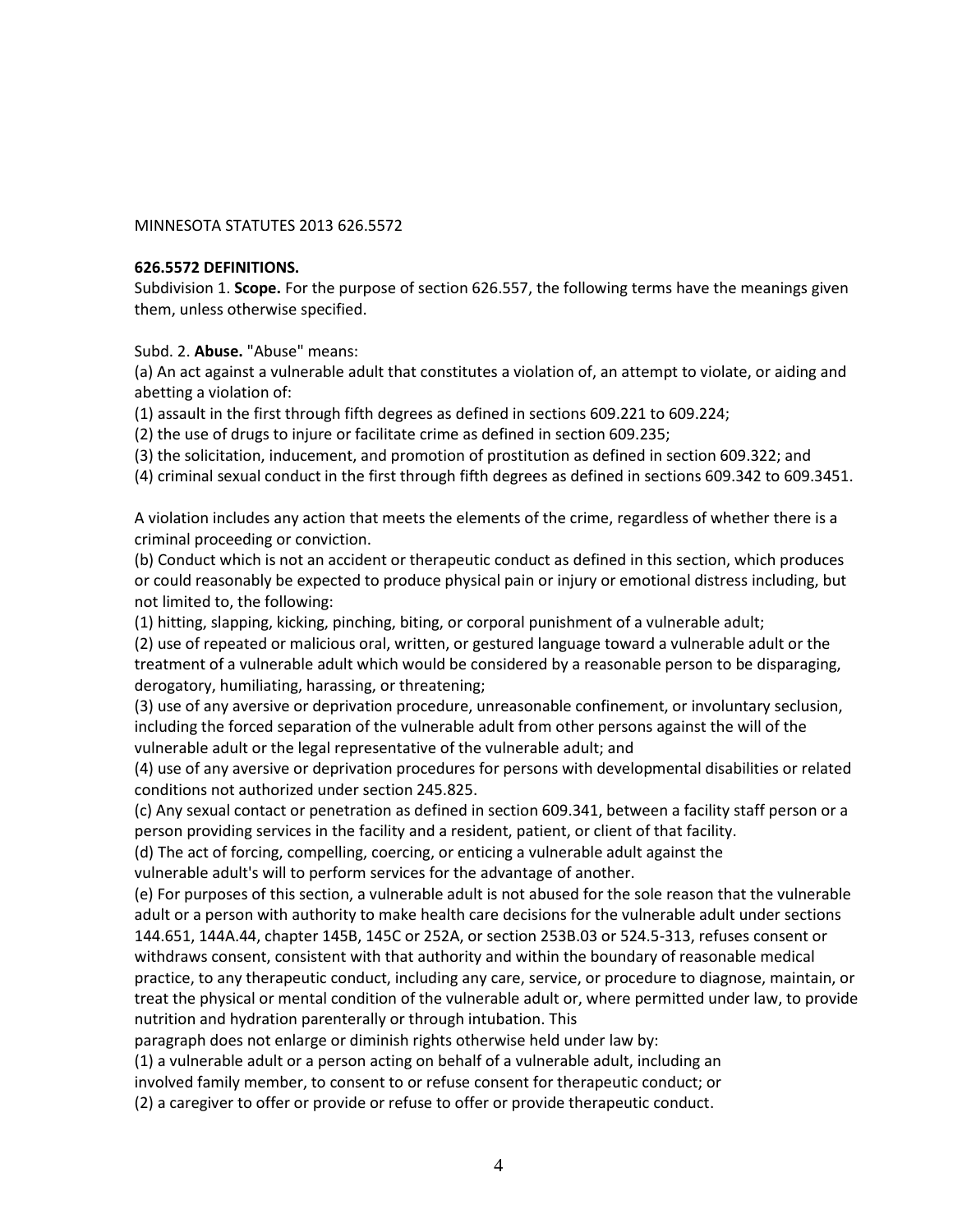(f) For purposes of this section, a vulnerable adult is not abused for the sole reason that the vulnerable adult, a person with authority to make health care decisions for the vulnerable adult, or a caregiver in good faith selects and depends upon spiritual means or prayer for treatment or care of disease or remedial care of the vulnerable adult in lieu of medical care, provided that this is consistent with the prior practice or belief of the vulnerable adult or with the expressed intentions of the vulnerable adult. (g) For purposes of this section, a vulnerable adult is not abused for the sole reason that the vulnerable adult, who is not impaired in judgment or capacity by mental or emotional dysfunction or undue influence, engages in consensual sexual contact with:

(1) a person, including a facility staff person, when a consensual sexual personal relationship existed prior to the caregiving relationship; or

(2) a personal care attendant, regardless of whether the consensual sexual personal relationship existed prior to the caregiving relationship.

Subd. 3. **Accident.** "Accident" means a sudden, unforeseen, and unexpected occurrence or event which: (1) is not likely to occur and which could not have been prevented by exercise of due care; and (2) if occurring while a vulnerable adult is receiving services from a facility, happens when the facility and the employee or person providing services in the facility are in compliance with the laws and rules relevant to the occurrence or event.

Subd. 4. **Caregiver.** "Caregiver" means an individual or facility who has responsibility for the care of a vulnerable adult as a result of a family relationship, or who has assumed responsibility for all or a portion of the care of a vulnerable adult voluntarily, by contract, or by agreement.

Subd. 5. **Common entry point.** "Common entry point" means the entity designated by each county responsible for receiving reports under section 626.557.

Subd. 6. **Facility.** (a) "Facility" means a hospital or other entity required to be licensed under sections 144.50 to 144.58; a nursing home required to be licensed to serve adults under section 144A.02; a residential or nonresidential facility required to be licensed to serve adults under sections 245A.01 to 245A.16; a home care provider licensed or required to be licensed under section 144A.46; a hospice provider licensed under sections 144A.75 to 144A.755; or a person or organization that exclusively offers, provides, or arranges for personal care assistance

services under the medical assistance program as authorized under sections 256B.04, subdivision 16, 256B.0625, subdivision 19a, 256B.0651 to 256B.0656, and 256B.0659.

(b) For home care providers and personal care attendants, the term "facility" refers to the provider or person or organization that exclusively offers, provides, or arranges for personal care services, and does not refer to the client's home or other location at which services are rendered.

Subd. 7. **False.** "False" means a preponderance of the evidence shows that an act that meets the definition of maltreatment did not occur.

Subd. 8. **Final disposition.** "Final disposition" is the determination of an investigation by a lead investigative agency that a report of maltreatment under Laws 1995, chapter 229, is substantiated, inconclusive, false, or that no determination will be made. When a lead investigative agency determination has substantiated maltreatment, the final disposition also identifies, if known, which individual or individuals were responsible for the substantiated maltreatment, and whether a facility was responsible for the substantiated maltreatment.

Subd. 9. **Financial exploitation.** "Financial exploitation" means: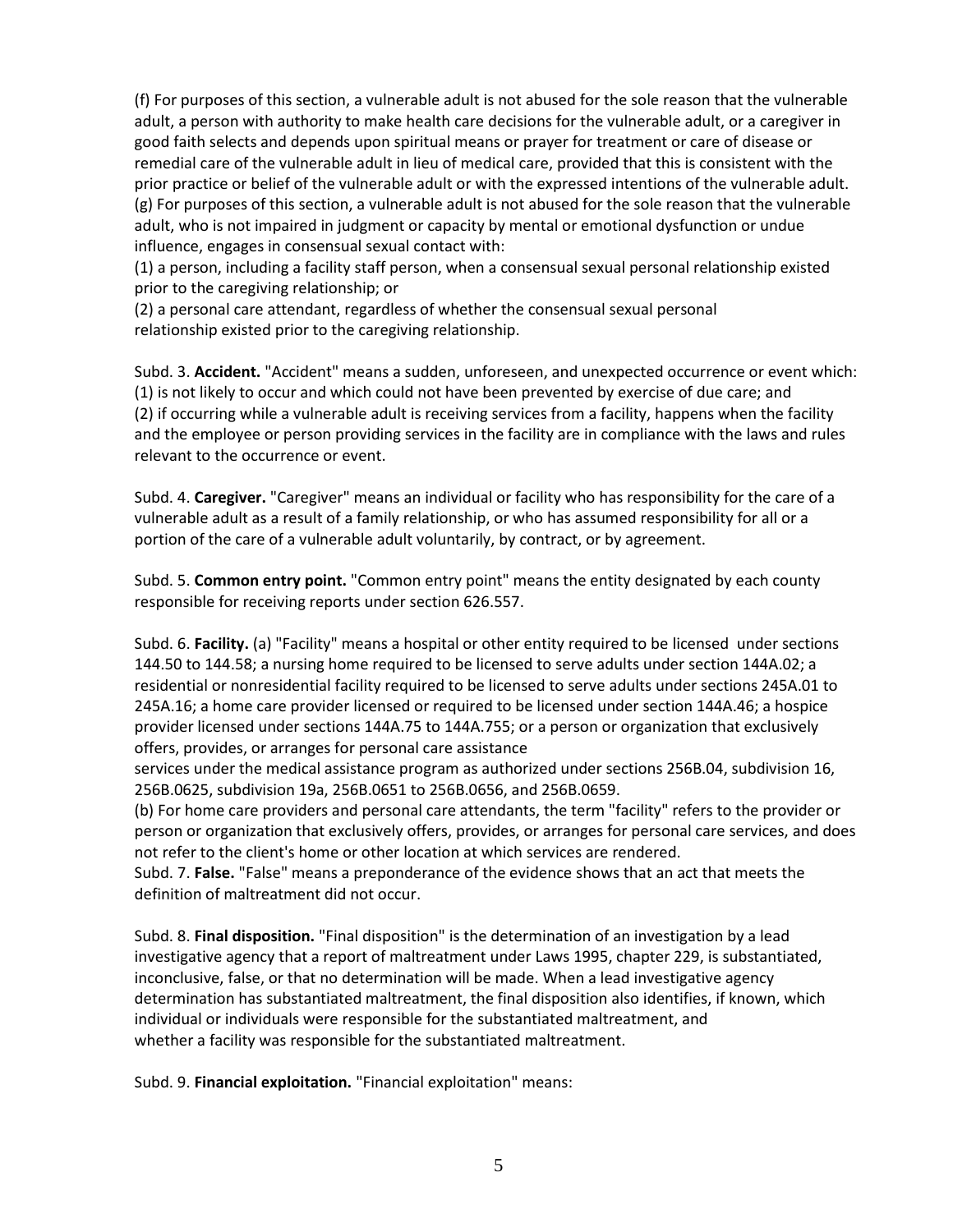(a) In breach of a fiduciary obligation recognized elsewhere in law, including pertinent regulations, contractual obligations, documented consent by a competent person, or the obligations of a responsible party under section 144.6501, a person:

(1) engages in unauthorized expenditure of funds entrusted to the actor by the vulnerable adult which results or is likely to result in detriment to the vulnerable adult; or

(2) fails to use the financial resources of the vulnerable adult to provide food, clothing, shelter, health care, therapeutic conduct or supervision for the vulnerable adult, and the failure results or is likely to result in detriment to the vulnerable adult.

(b) In the absence of legal authority a person:

(1) willfully uses, withholds, or disposes of funds or property of a vulnerable adult;

(2) obtains for the actor or another the performance of services by a third person for the wrongful profit or advantage of the actor or another to the detriment of the vulnerable adult; (3) acquires possession or control of, or an interest in, funds or property of a vulnerable adult

through the use of undue influence, harassment, duress, deception, or fraud; or

(4) forces, compels, coerces, or entices a vulnerable adult against the vulnerable adult's will to perform services for the profit or advantage of another.

(c) Nothing in this definition requires a facility or caregiver to provide financial management or supervise financial management for a vulnerable adult except as otherwise required by law.

Subd. 10. **Immediately.** "Immediately" means as soon as possible, but no longer than 24 hours from the time initial knowledge that the incident occurred has been received.

Subd. 11. **Inconclusive.** "Inconclusive" means there is less than a preponderance of evidence to show that maltreatment did or did not occur.

Subd. 12. **Initial disposition.** "Initial disposition" is the lead investigative agency's determination of whether the report will be assigned for further investigation.

Subd. 13. **Lead investigative agency.** "Lead investigative agency" is the primary

administrative agency responsible for investigating reports made under section 626.557.

(a) The Department of Health is the lead investigative agency for facilities or services licensed or required to be licensed as hospitals, home care providers, nursing homes, boarding care homes, hospice providers, listed in this subdivision that is licensed or required to be licensed by the Department of Health for

the care of vulnerable adults. "Home care provider" has the meaning provided in section 144A.43, subdivision 4, and applies when care or services are delivered in the vulnerable adult's home, whether a private home or a housing with services establishment registered under chapter 144D, including those that offer assisted living services under chapter 144G.

(b) The Department of Human Services is the lead investigative agency for facilities or services licensed or required to be licensed as adult day care, adult foster care, community residential settings, programs for people with disabilities, family adult day services, mental health programs, mental health clinics, chemical dependency programs, the Minnesota sex offender program, or any other facility or service not listed in this subdivision that is licensed or required to be licensed by the Department of Human Services.

(c) The county social service agency or its designee is the lead investigative agency for all other reports, including, but not limited to, reports involving vulnerable adults receiving services from a personal care provider organization under section 256B.0659.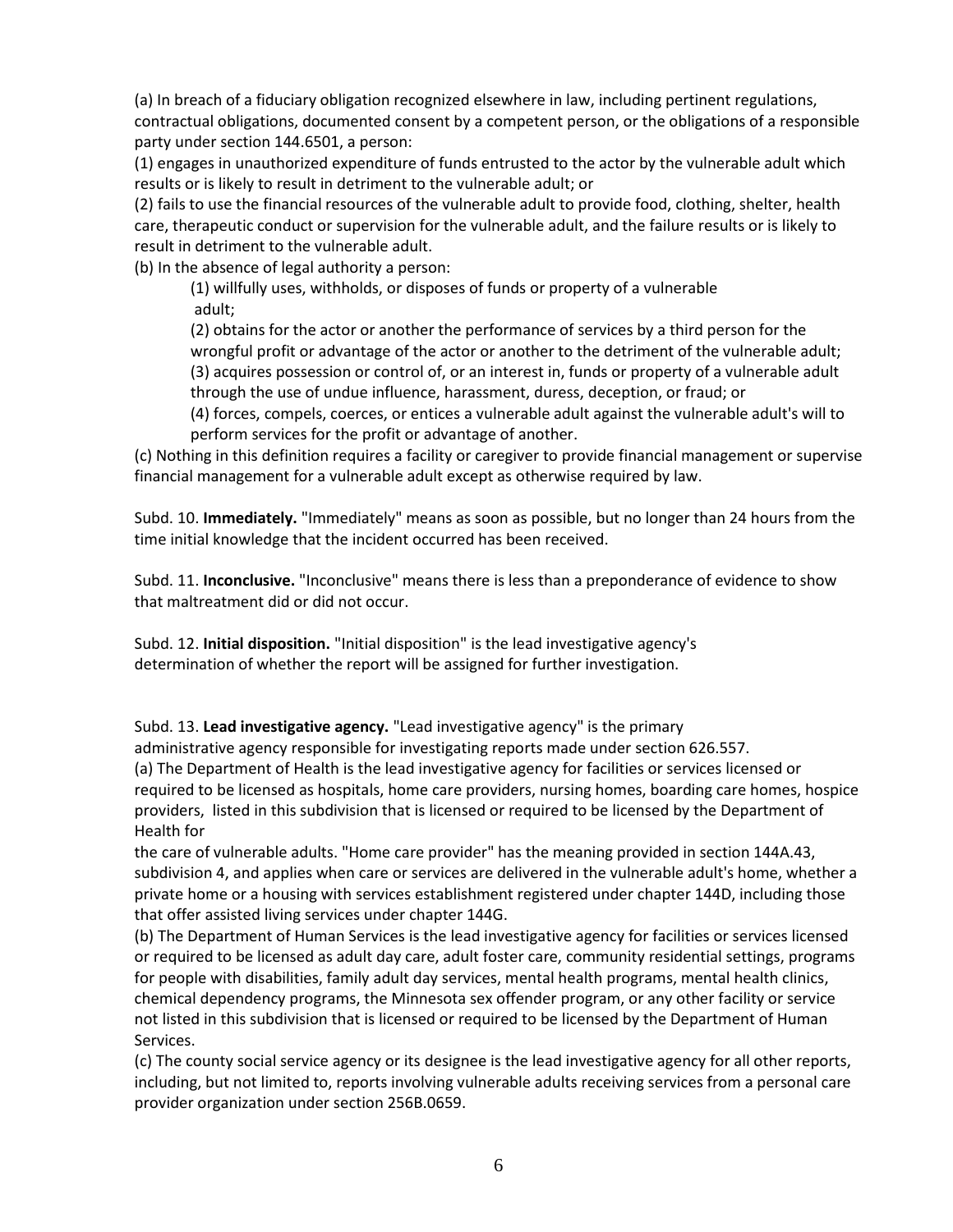## Subd. 14. **Legal authority.** "Legal authority" includes, but is not limited to:

- (1) a fiduciary obligation recognized elsewhere in law, including pertinent regulations;
- (2) a contractual obligation; or
- (3) documented consent by a competent person.

Subd. 15. **Maltreatment.** "Maltreatment" means abuse as defined in subdivision 2, neglect as defined in subdivision 17, or financial exploitation as defined in subdivision 9.

Subd. 16. **Mandated reporter.** "Mandated reporter" means a professional or professional's delegate while engaged in: (1) social services; (2) law enforcement; (3) education; (4) the care of vulnerable adults; (5) any of the occupations referred to in section 214.01, subdivision 2; (6) an employee of a rehabilitation facility certified by the commissioner of jobs and training for vocational rehabilitation; (7) an employee or person providing services in a facility as defined in subdivision 6; or (8) a person that performs the duties of the medical examiner or coroner.

# Subd. 17. **Neglect.** "Neglect" means:

(a) The failure or omission by a caregiver to supply a vulnerable adult with care or services, including but not limited to, food, clothing, shelter, health care, or supervision which is:

(1) reasonable and necessary to obtain or maintain the vulnerable adult's physical or mental health or safety, considering the physical and mental capacity or dysfunction of the vulnerable adult; and

(2) which is not the result of an accident or therapeutic conduct.

(b) The absence or likelihood of absence of care or services, including but not limited to, food, clothing, shelter, health care, or supervision necessary to maintain the physical and mental health of the vulnerable adult which a reasonable person would deem essential to obtain or maintain the vulnerable adult's health, safety, or comfort considering the physical or mental capacity or dysfunction of the vulnerable adult.

(c) For purposes of this section, a vulnerable adult is not neglected for the sole reason that:

(1) the vulnerable adult or a person with authority to make health care decisions for the vulnerable adult under sections 144.651, 144A.44, chapter 145B, 145C, or 252A, or sections 253B.03 or 524.5-101 to 524.5-502, refuses consent or withdraws consent, consistent with that authority and within the boundary of reasonable medical practice, to any therapeutic conduct, including any care, service, or procedure to diagnose, maintain, or treat the physical or mental condition of the vulnerable adult, or, where permitted under law, to provide nutrition and hydration parenterally or through intubation; this paragraph does not enlarge or diminish rights otherwise held under law by: a vulnerable adult or a person acting on behalf of a vulnerable adult, including an involved family member, to consent to or refuse consent for therapeutic conduct; or a caregiver to offer or provide or refuse to offer or provide therapeutic conduct; or (2) the vulnerable adult, a person with authority to make health care decisions for the vulnerable adult, or a caregiver in good faith selects and depends upon spiritual means or prayer for treatment or care of disease or remedial care of the vulnerable adult in lieu of medical care, provided that this is consistent with the prior practice or belief of the vulnerable adult or with the

expressed intentions of the vulnerable adult;

(3) the vulnerable adult, who is not impaired in judgment or capacity by mental or emotional dysfunction or undue influence, engages in consensual sexual contact with:

(i) a person including a facility staff person when a consensual sexual personal relationship existed prior to the caregiving relationship; or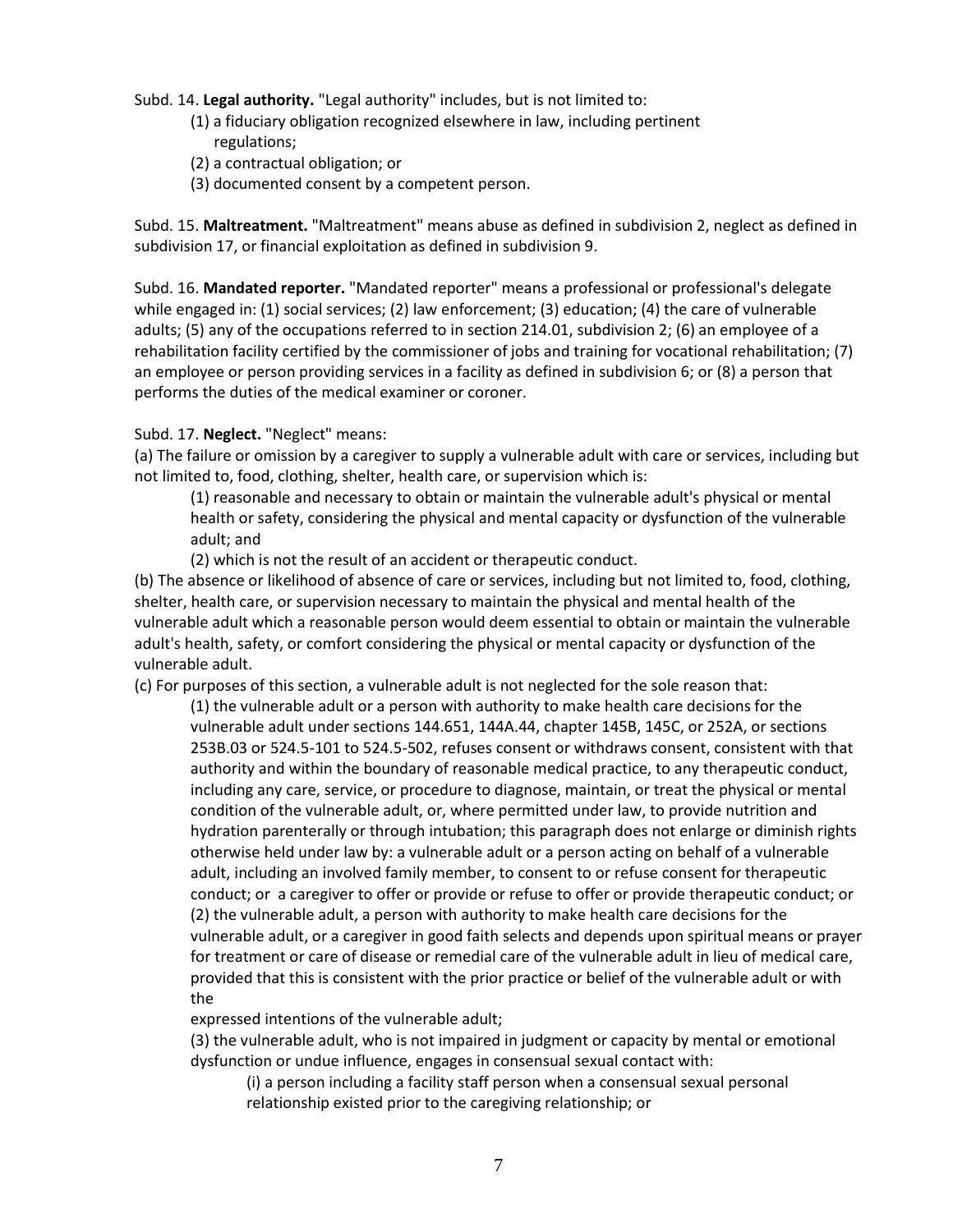(ii) a personal care attendant, regardless of whether the consensual sexual personal relationship existed prior to the caregiving relationship; or

(4) an individual makes an error in the provision of therapeutic conduct to a vulnerable adult which does not result in injury or harm which reasonably requires medical or mental health care; or

(5) an individual makes an error in the provision of therapeutic conduct to a vulnerable adult that results in injury or harm, which reasonably requires the care of a physician, and:

(i) the necessary care is provided in a timely fashion as dictated by the condition of the vulnerable adult;

(ii) if after receiving care, the health status of the vulnerable adult can be reasonably expected, as determined by the attending physician, to be restored to the vulnerable adult's preexisting condition;

(iii) the error is not part of a pattern of errors by the individual;

(iv) if in a facility, the error is immediately reported as required under section 626.557, and recorded internally in the facility;

(v) if in a facility, the facility identifies and takes corrective action and implements measures designed to reduce the risk of further occurrence of this error and similar errors; and

(vi) if in a facility, the actions required under items (iv) and (v) are sufficiently documented for review and evaluation by the facility and any applicable licensing, certification, and ombudsman agency.

(d) Nothing in this definition requires a caregiver, if regulated, to provide services in excess of those required by the caregiver's license, certification, registration, or other regulation.

(e) If the findings of an investigation by a lead investigative agency result in a determination of substantiated maltreatment for the sole reason that the actions required of a facility under paragraph (c), clause (5), item (iv), (v), or (vi), were not taken, then the facility is subject to a correction order. An individual will not be found to have neglected or maltreated the vulnerable adult based solely on the facility's not having taken the actions required under paragraph (c), clause (5), item (iv), (v), or (vi). This must not alter the lead investigative agency's determination of mitigating factors under section 626.557, subdivision 9c, paragraph (c).

Subd. 18. **Report.** "Report" means a statement concerning all the circumstances surrounding the alleged or suspected maltreatment, as defined in this section, of a vulnerable adult which are known to the reporter at the time the statement is made.

Subd. 19. **Substantiated.** "Substantiated" means a preponderance of the evidence shows that an act that meets the definition of maltreatment occurred.

Subd. 20. **Therapeutic conduct.** "Therapeutic conduct" means the provision of program services, health care, or other personal care services done in good faith in the interests of the vulnerable adult by: (1) an individual, facility, or employee or person providing services in a facility under the rights, privileges and responsibilities conferred by state license, certification, or registration; or (2) a caregiver.

Subd. 21. **Vulnerable adult.** (a) "Vulnerable adult" means any person 18 years of age or older who: (1) is a resident or inpatient of a facility;

(2) receives services at or from a facility required to be licensed to serve adults under sections 245A.01 to 245A.15, except that a person receiving outpatient services for treatment of chemical dependency or mental illness, or one who is served in the Minnesota sex offender program on a court-hold order for commitment, or is committed as a sexual psychopathic personality or as a sexually dangerous person under chapter 253B, is not considered a vulnerable adult unless the